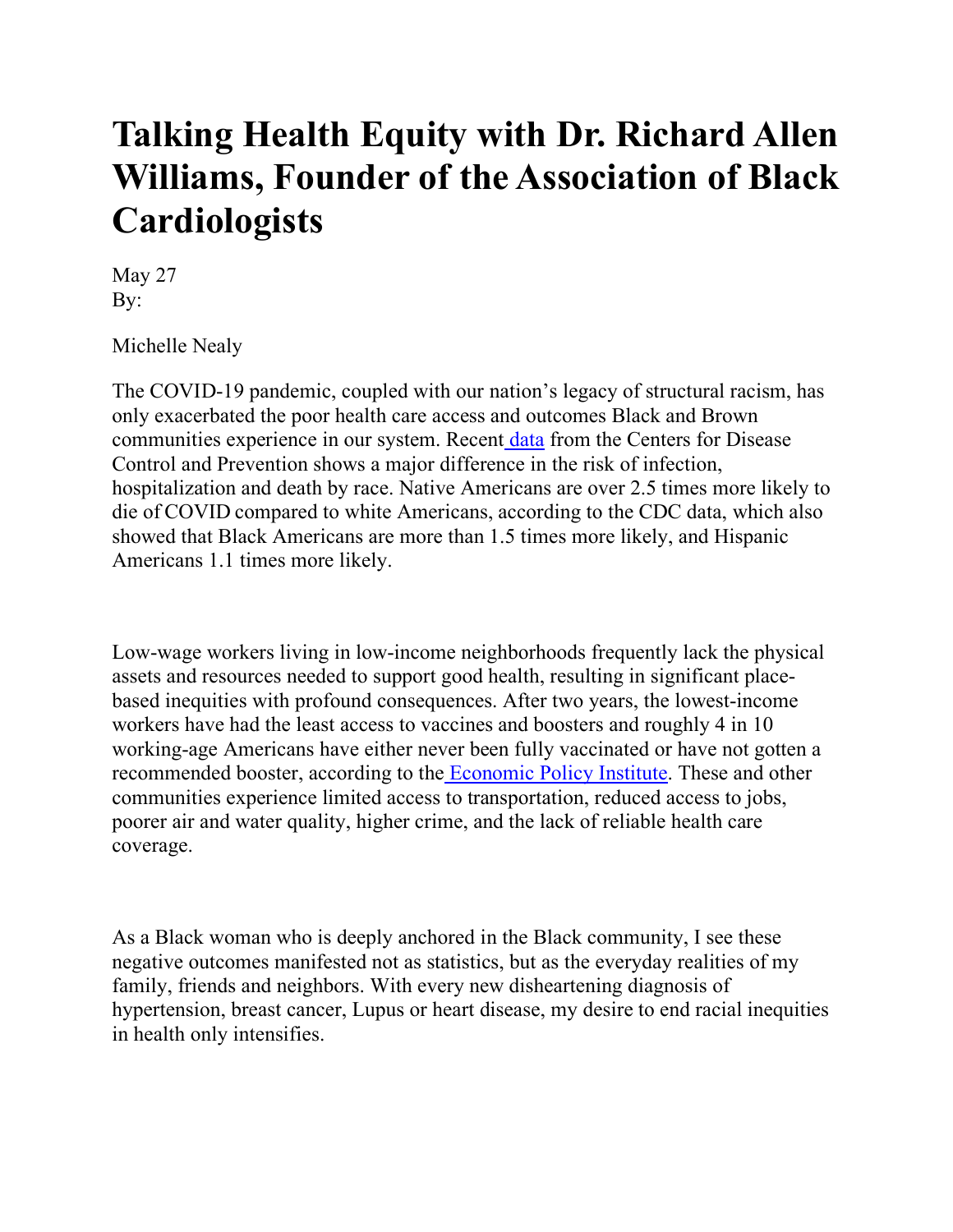For this reason, I am both humbled and honored to interview one of our nation's most insightful and prolific medical minds – Dr. Richard Allen Williams, an advisor in Reservoir'[s Health Analytics and Insights Group.](https://reservoircg.com/health-analytics-and-insights-group) Dr. Williams is the founder of the [Minority Health Institute](https://mhinst.org/) and th[e Association of Black Cardiologists.](https://abcardio.org/) He is a wellknown expert on hypertension, health care disparities, diabetes, obesity, heart failure, and sudden cardiac death.

*Please Note: This interview has been edited for clarity and brevity.*

*MN: Dr. Williams, you have dedicated your career to fostering equity in health care. Heart disease and stroke are the leading cause of death for people of most racial and ethnic groups but remain especially acute within the Black community. How do we bring about change?*

*RW*: In the late '60s, there was not much information underscoring the prominence of heart disease among African Americans. The thought at that time was that African Americans were resistant against diseases of the cardiovascular system. We didn't have any data to show otherwise. I started doing research on the issue and later wrote a book called, *[The Textbook of Black-Related Diseases](https://abcardio.org/recent-news/nmaahc-accepts-medical-textbook-by-dr-richard-allen-williams-into-its-archives/)* in 1975. I was able to accumulate a great deal of data on heart disease and found that idea of Black populations being somehow immune was absolutely erroneous.

I started an organization called the Association of Black Cardiologists. Nearly 50 years later, there's a shift in our thinking and in our training. Your generation is in line to reap the benefits of some of the improvements that we've made about data collection and disease management and treatment. I hate to keep being retrospective, but look how far we've come. We've found out that Black people are twice as likely to suffer from heart attacks, and therefore, we deserve and need a great, maybe even greater, deal of attention on this problem.

*MN: Medication nonadherence is a leading cause of inadequate hypertension management, leading to cardiovascular disease, stroke, and chronic kidney disease.*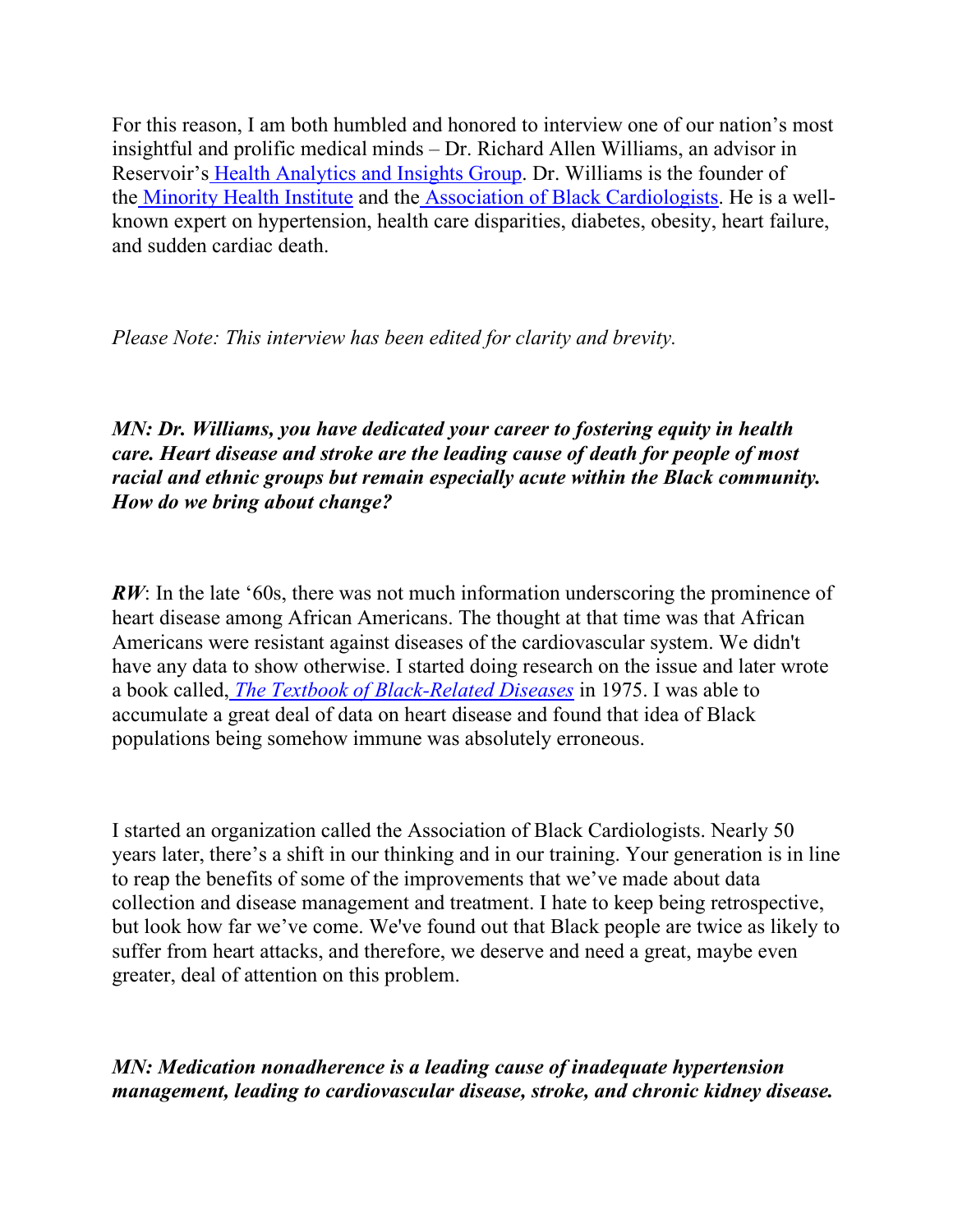*Approximately 50% of patients with cardiovascular disease have suboptimal adherence to their prescribed medications. How do we improve medication adherence in communities of color?*

**RW:** A lot of it has to do with health literacy. Unless you are taught something about your health, your body, and/or your diet, you don't know. About 70% of people are health illiterate. They don't know very much, if anything, about how their body functions, including when it comes to heart disease and strokes. They don't know anything about high blood pressure. They ask [basic questions like], "What is hypertension?" "What is cholesterol?"

A stroke is like a thunderbolt hitting you in the brain. And you had no idea this was something looming in your background because you have high blood pressure. But if we assume that you did go to a doctor, the doctor diagnosed you with high blood pressure, and they told you to take some prescribed medicines, the doctor must work to make sure you understand the importance of taking the medicine. Fifty percent of the prescriptions written by doctors end up in the trash. We get beyond it with health education.

## *MN: Dr. Williams, you founded the Association of Black Cardiologists in 1974 – almost 50 years ago – and the Minority Health Institute more recently. From a health equity standpoint, what has improved and what has remained stagnant?*

*RW*: I had a lot of concerns and fears when I started both organizations, but you have to try. You have to do some fact finding, gather some information, talk to some people who've been there and go for it. You'd be surprised what you can accomplish. I've been a trailblazer. That represents the passionate part of my efforts, but I've also been a hellraiser. You have to combine the trailblazing with the hellraising

The Affordable Care Act (ACA) has done a lot to expand access. Before the ACA was signed into law, there were approximately 30 million people who were uninsured. Once that bill was signed into law, 20 million of those people were covered